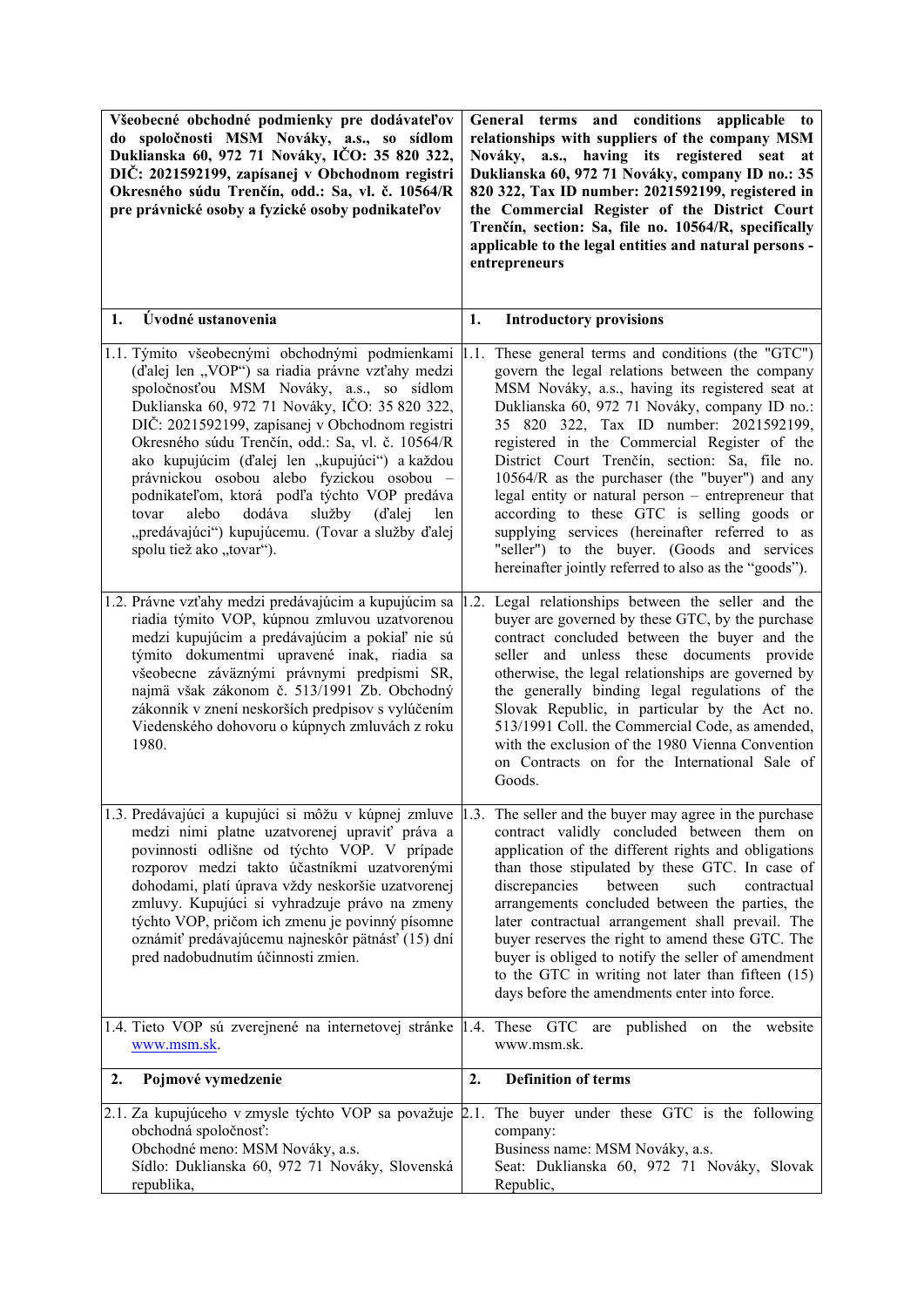| IČO: 35 820 322<br>DIČ: 2021592199<br>IČ DPH: SK7120001405<br>Reg. v obch. registri Okresného súdu v Trenčíne,<br>oddiel, Sa ,vložka 10564/R<br>Web: www.msm.sk<br>2.2. Za predávajúceho sa v zmysle týchto VOP 2.2.<br>považuje právnická osoba alebo fyzická osoba -<br>podnikateľ, ktorá predáva výrobky alebo služby<br>kupujúcemu alebo uzatvorila s kupujúcim kúpnu                                                                                                                                                                                                                                                                                                                                                                                                                                                                                                                                                                 | Company ID no.: 35 820 322,<br>Tax ID: 2021592199,<br>VAT ID no.: SK7120001405,<br>Registered in the Commercial Register of the<br>District Court in Trenčín, Section: Sa, file no.:<br>10564/R<br>Website: www.msm.sk<br>The seller is under these GTC a legal entity or a<br>natural person - entrepreneur that sells the goods or<br>services to the buyer or with whom the buyer has<br>entered into a purchase contract in writing.                                                                                                                                                                                                                                                                                                                                                                                                                                                                                                                                                                                                                                                                                                                                                                                                                                                          |
|-------------------------------------------------------------------------------------------------------------------------------------------------------------------------------------------------------------------------------------------------------------------------------------------------------------------------------------------------------------------------------------------------------------------------------------------------------------------------------------------------------------------------------------------------------------------------------------------------------------------------------------------------------------------------------------------------------------------------------------------------------------------------------------------------------------------------------------------------------------------------------------------------------------------------------------------|---------------------------------------------------------------------------------------------------------------------------------------------------------------------------------------------------------------------------------------------------------------------------------------------------------------------------------------------------------------------------------------------------------------------------------------------------------------------------------------------------------------------------------------------------------------------------------------------------------------------------------------------------------------------------------------------------------------------------------------------------------------------------------------------------------------------------------------------------------------------------------------------------------------------------------------------------------------------------------------------------------------------------------------------------------------------------------------------------------------------------------------------------------------------------------------------------------------------------------------------------------------------------------------------------|
| zmluvu, a to písomne.<br>predávajúci a kupujúci.                                                                                                                                                                                                                                                                                                                                                                                                                                                                                                                                                                                                                                                                                                                                                                                                                                                                                          | 2.3. Za účastníkov podľa týchto VOP sa považujú 2.3. The parties pursuant to these GTC are the seller<br>and the buyer.                                                                                                                                                                                                                                                                                                                                                                                                                                                                                                                                                                                                                                                                                                                                                                                                                                                                                                                                                                                                                                                                                                                                                                           |
| 2.4. Za písomnú formu dokumentu sa považuje<br>dokument vo forme listovej zásielky, elektronickej<br>pošty, t.j. e- mailu.                                                                                                                                                                                                                                                                                                                                                                                                                                                                                                                                                                                                                                                                                                                                                                                                                | 2.4. The document in a written form is the document in<br>the form of a regular letter, electronic mail, i.e. e-<br>mail.                                                                                                                                                                                                                                                                                                                                                                                                                                                                                                                                                                                                                                                                                                                                                                                                                                                                                                                                                                                                                                                                                                                                                                         |
| týmto názvom, ale aj akékoľvek vzájomne<br>potvrdené návrhy účastníkov, ktoré obsahujú<br>podstatné náležitosti v zmysle príslušných<br>právnych predpisov, najmä však predmet kúpy<br>a/alebo označenie a opis služby číslo strediska<br>kupujúceho, inventárne číslo majetku kupujúceho,<br>dátum dodania, kúpnu cenu, označenie účastníkov,<br>oznámenie, že daňový doklad predávajúceho bez<br>objednávky nebude<br>označenia<br>kupujúcim<br>akceptovaná a bude vrátená predávajúcemu;<br>objednávka kupujúceho<br>potvrdená<br>a/alebo<br>predávajúcim so všetkými vyššie uvedenými<br>náležitosťami, ktorými sa predávajúci zaväzuje<br>dodať kupujúcemu tovar a/alebo určený jednotlivo<br>alebo čo do množstva a druhu a previesť na neho<br>vlastnícke právo k tovaru a kupujúci sa zaväzuje<br>zaplatiť kúpnu cenu. Predmetom kúpnej zmluvy je<br>len tovar výslovne uvedený a určený v kúpnej<br>zmluve a/alebo v objednávke. | 2.5. Kúpnou zmluvou sa rozumie písomná listina s 2.5. Purchase contract is a written document having<br>such designation, as well as any mutually<br>confirmed proposals of the parties that contain<br>fundamental requirements pursuant<br>to<br>the<br>applicable laws, in particular the subject matter of<br>the purchase and/or the designation and description<br>of the service, internal number of the centre of the<br>buyer, inventory number of the property of the<br>buyer, delivery date, purchase price, designation of<br>the parties, information that the tax document of<br>the seller without indication of the order will not<br>be accepted by the buyer and that it will be<br>returned to the seller; and/or the order issued by<br>the buyer, which includes all the aforementioned<br>requirements, that is confirmed by the seller, the<br>purpose of which is the undertaking of the seller to<br>buyer the goods specified<br>deliver to the<br>individually or specified in quantity and type, and<br>transfer to the buyer the ownership title to the<br>goods, and the buyer is obliged to pay the purchase<br>price. The subject of the purchase contract is only<br>the goods specifically mentioned and specified in<br>the purchase contract and / or order. |
| dokumentom medzi zmluvnými stranami v tej<br>ktorej veci a všetky predchádzajúce dojednania<br>zmluvných strán v tej ktorej veci, písomné ako aj<br>sa uzavretím kúpnej<br>zmluvy stávajú<br>ústne,<br>neplatnými,<br>s výnimkou<br>zodpovednosti<br>predávajúceho za vady tovaru a zodpovednosti za<br>omeškanie predávajúceho.                                                                                                                                                                                                                                                                                                                                                                                                                                                                                                                                                                                                          | 2.6. Uzatvorená kúpna zmluva je jediným a úplným 2.6. Executed purchase contract is the only and entire<br>document between the parties in the respective<br>matter and any prior arrangements of the parties in<br>the matter, made either in writing or verbally, are<br>becoming void by the conclusion of the purchase<br>contract, except for the seller's liability for defects<br>of the goods and the seller's liability for delay.                                                                                                                                                                                                                                                                                                                                                                                                                                                                                                                                                                                                                                                                                                                                                                                                                                                       |
| výrobky, ktoré ponúka predávajúci na predaj.                                                                                                                                                                                                                                                                                                                                                                                                                                                                                                                                                                                                                                                                                                                                                                                                                                                                                              | 2.7. Za tovar sa v zmysle týchto VOP považujú 2.7. The goods pursuant to these GTC are the products<br>that are offered for sale by the seller.                                                                                                                                                                                                                                                                                                                                                                                                                                                                                                                                                                                                                                                                                                                                                                                                                                                                                                                                                                                                                                                                                                                                                   |
| 2.8. Predávajúci potvrdí<br>objednávku kupujúceho<br>najneskôr do dvoch (2) pracovných dní od jej<br>obdržania. Odpoveď na ponuku, ktorá sa javí<br>prijatím ponuky, avšak obsahuje akékoľvek<br>dodatky, obmedzenia či akékoľvek iné zmeny sa<br>považuje vždy za novú ponuku a vyžaduje                                                                                                                                                                                                                                                                                                                                                                                                                                                                                                                                                                                                                                                 | The seller will confirm the order made by the<br>2.8.<br>buyer not later than two $(2)$ working days as of the<br>date of its receipt. The response to the offer that<br>appears to be an acceptance of the offer, but<br>includes any amendments, restrictions or any other<br>changes is always deemed to be a new offer and                                                                                                                                                                                                                                                                                                                                                                                                                                                                                                                                                                                                                                                                                                                                                                                                                                                                                                                                                                    |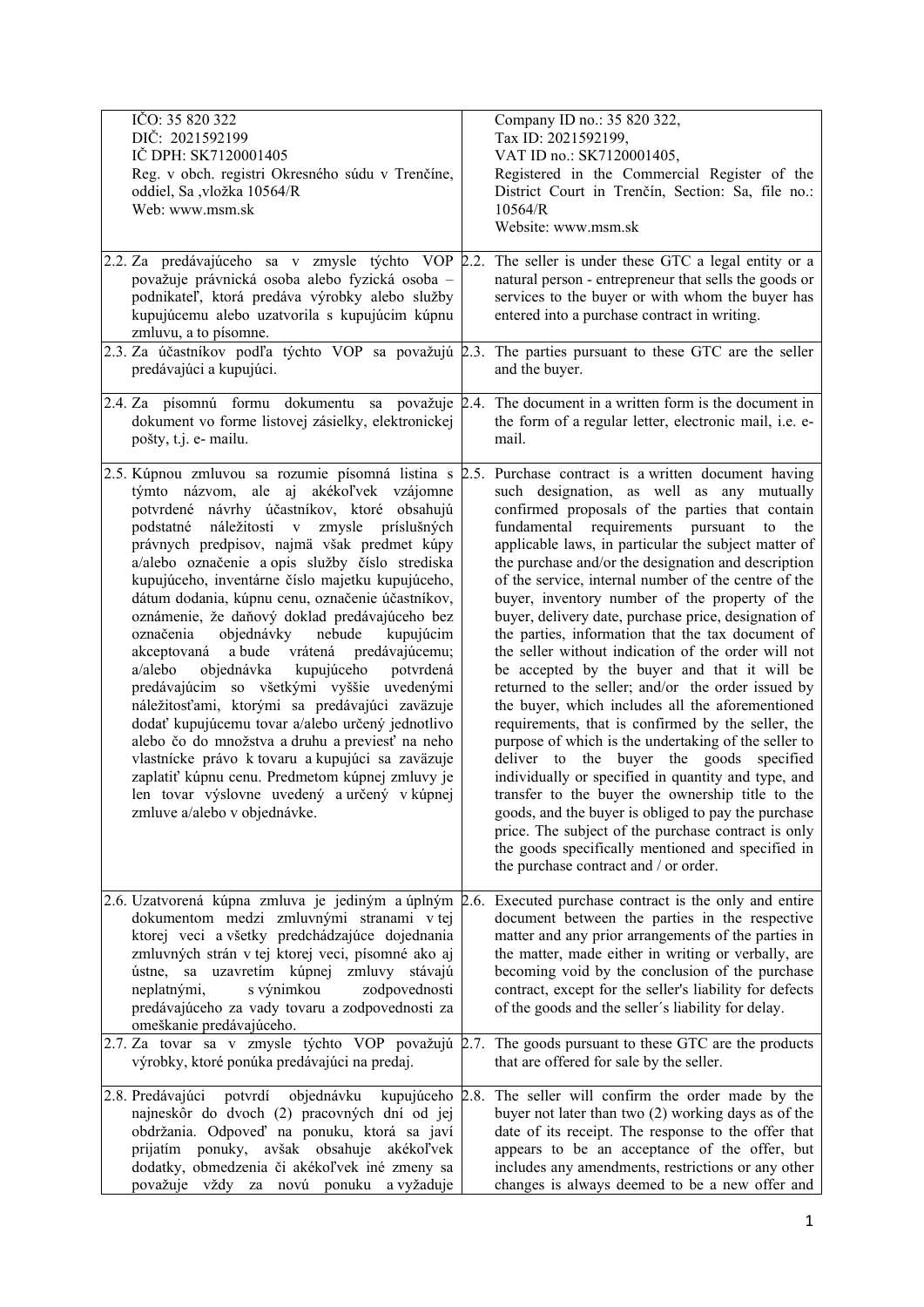| akceptáciu zo strany kupujúceho. Kupujúci týmto<br>prijatie ponuky s dodatkom alebo odchýlkou                                                                                                                                                                                                                                                                                                                                                                                                                                                                                                                                      |      | requires an acceptance by the buyer. The buyer<br>hereby in advance excludes any possibility of                                                                                                                                                                                                                                                                                                                                                                                                                                                                                                                                                 |
|------------------------------------------------------------------------------------------------------------------------------------------------------------------------------------------------------------------------------------------------------------------------------------------------------------------------------------------------------------------------------------------------------------------------------------------------------------------------------------------------------------------------------------------------------------------------------------------------------------------------------------|------|-------------------------------------------------------------------------------------------------------------------------------------------------------------------------------------------------------------------------------------------------------------------------------------------------------------------------------------------------------------------------------------------------------------------------------------------------------------------------------------------------------------------------------------------------------------------------------------------------------------------------------------------------|
| dopredu vylučuje. Včasné prijatie návrhu nadobúda<br>účinnosť okamihom, kedy bude súhlas s obsahom<br>návrhu doručený zmluvnej strane.                                                                                                                                                                                                                                                                                                                                                                                                                                                                                             |      | acceptance of the offer with amendment or<br>different provisions. Early acceptance of the<br>proposal enters into force at the moment when<br>acceptance with the content of the proposal is<br>delivered to the party.                                                                                                                                                                                                                                                                                                                                                                                                                        |
| 2.9. Predávajúci zodpovedá za to, že tovar nie je 2.9.<br>zaťažený žiadnymi právami tretích osôb, ktoré by<br>akokoľvek obmedzovali či znemožňovali jeho<br>nadobudnutie kupujúcim a jeho využívanie.<br>2.10. V prípade, že objednávka neobsahuje náležitosti 2.10. In case the purchase order does not contain the<br>uvedené v bode 2.5 VOP je predávajúci oprávnený<br>vyzvať kupujúceho na doplnenie náležitostí<br>objednávky. V prípade, že faktúra vystavená<br>predávajúcim<br>nebude<br>obsahovať<br>označenie<br>objednávky táto faktúra nebude<br>kupujúcim<br>akceptovaná a bude vrátená predávajúcemu.               |      | The seller is liable for the fact that the goods are<br>not encumbered by any rights of the third parties,<br>which would in any way limit or prevent its<br>acquisition by the buyer and its usage.<br>data specified in point 2.5 of these GTS the seller<br>is obliged to the request the buyer to provide the<br>missing data in the purchase order. In case the<br>invoice issued by the seller does not contain the<br>designation of the purchase order, the invoice will<br>not be accepted by the buyer and will be returned<br>to the seller.                                                                                         |
| Dodacie podmienky                                                                                                                                                                                                                                                                                                                                                                                                                                                                                                                                                                                                                  | 3.   | <b>Delivery terms</b>                                                                                                                                                                                                                                                                                                                                                                                                                                                                                                                                                                                                                           |
| 3.1. Predávajúci je povinný dodať tovar riadne a včas,<br>a to v lehote dohodnutej zmluvnými stranami<br>v kúpnej zmluve a/alebo objednávke. Miestom<br>dodania tovaru je miesto, ktoré si účastníci<br>vymedzili ako dodacie miesto v záväznej<br>objednávke, inak sídlo kupujúceho. Všetky dodacie<br>podmienky sa riadia medzinárodnými pravidlami<br>pre výklad dodacích doložiek INCOTERMS 2020<br>vydanými Medzinárodnou obchodnou komorou<br>v Paríži.                                                                                                                                                                      | 3.1. | The seller is obliged to deliver the goods duly and<br>on time, and within the deadline agreed by the<br>parties in the purchase contract and/or order. The<br>place of delivery of the goods is the place that the<br>parties specified as a place of delivery in the<br>binding order, otherwise it is the registered<br>office/seat of the buyer. All delivery conditions<br>shall be governed by international rules for<br>interpretation of delivery terms INCOTERMS<br>2020 issued by the International Chamber of<br>Commerce in Paris.                                                                                                 |
| 3.2. Predávajúci je povinný o pripravenosti dodávky 3.2.<br>tovaru písomne informovať kupujúceho,<br>a to<br>najneskôr tri (3) pracovné dni vopred.                                                                                                                                                                                                                                                                                                                                                                                                                                                                                |      | The seller is obliged to notify the buyer in writing<br>of the readiness of the supply of the goods not later<br>than three (3) working days in advance.                                                                                                                                                                                                                                                                                                                                                                                                                                                                                        |
| 3.3. Predávajúci je povinný tovar zabaliť a prepravovať 3.3.<br>predpisu<br>v zmysle<br>baliaceho<br>definovanom<br>kupujúcim, v prípade nešpecifikovaného balenia je<br>povinný tovar zabaliť a prepravovať tak, aby<br>poškodeniu<br>mechanickými,<br>nedošlo<br>k jeho<br>atmosférickými ani inými vplyvmi a zároveň aby<br>ho bolo možné bezpečne prepravovať, a bolo<br>manipulovať<br>umožnené<br>s ním<br>spôsobom<br>zodpovedajúcim charakteru tovaru.                                                                                                                                                                     |      | The seller is obliged to pack and transport the<br>goods according to buyer packaging specification<br>or in the case of no packaging specs the seller is<br>obliged to pack and transport the goods in a<br>manner to avoid its damage due to the mechanical,<br>atmospheric and other influences and at the same<br>time to enable their safe transportation and<br>possibility to manipulate with the goods in a<br>manner that corresponds to the nature of the goods.                                                                                                                                                                      |
| 3.4. Predávajúci je povinný ku každej dodávke tovaru $\beta$ .4.<br>priložiť dodací list obsahujúci najmä označenie<br>objednávky kupujúceho alebo kúpnej zmluvy,<br>dátum odovzdania tovaru na prepravu, označenie<br>a množstvo položiek tovaru, označenie a druh<br>obalu, spôsobu dopravy a potvrdenie prepravcu<br>o vykonaní kvantitatívnej kontroly pri prevzatí<br>tovaru na prepravu, túto kontrolu je povinný<br>zabezpečiť predávajúci. Vyššie uvedené označenia<br>musia byť uvedené tiež na obale tovaru, minimálne<br>v rozsahu: označenie predávajúceho, označenie<br>a množstvo položiek tovaru v obale, označenie |      | The seller is obliged to ensure that each delivery of<br>goods is accompanied by a delivery note stating in<br>particular designation of the buyer's order or the<br>purchase contract, date of handing over of the<br>goods for their transportation, specification of the<br>goods and the number of items of the goods,<br>specification and type of the packaging, mean of<br>transportation of the goods and confirmation<br>issued by the carrier on execution of the inspection<br>of the quantity of the goods at the time of their<br>taking over. The seller is obliged to ensure such<br>inspection. The abovementioned marking must |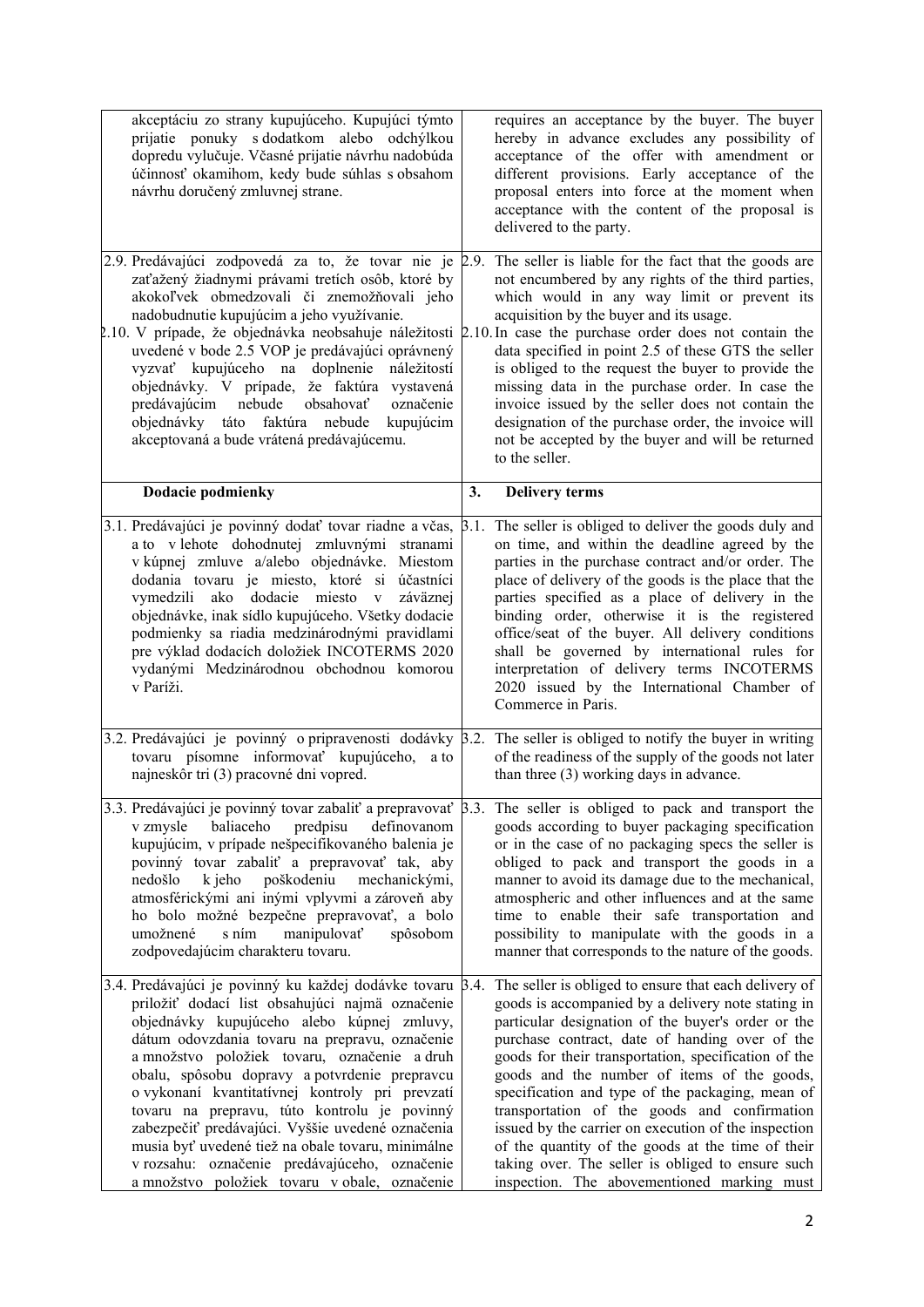|    | objednávky kupujúceho alebo kúpnej zmluvy.                                                                                                                                                                                                                                                                                                                                                                                                                                                                                                                                                                                       | also be indicated on the packaging of the goods, at<br>least in the following extent: designation of the<br>seller, specification of the goods and number of the<br>items of the goods in the packaging, specification<br>of the order of the buyer or the purchase contract.                                                                                                                                                                                                                                                                                                                                                                                                                                                    |
|----|----------------------------------------------------------------------------------------------------------------------------------------------------------------------------------------------------------------------------------------------------------------------------------------------------------------------------------------------------------------------------------------------------------------------------------------------------------------------------------------------------------------------------------------------------------------------------------------------------------------------------------|----------------------------------------------------------------------------------------------------------------------------------------------------------------------------------------------------------------------------------------------------------------------------------------------------------------------------------------------------------------------------------------------------------------------------------------------------------------------------------------------------------------------------------------------------------------------------------------------------------------------------------------------------------------------------------------------------------------------------------|
| 4. | Cena tovaru a platobné podmienky                                                                                                                                                                                                                                                                                                                                                                                                                                                                                                                                                                                                 | Price of the goods and payment terms<br>4.                                                                                                                                                                                                                                                                                                                                                                                                                                                                                                                                                                                                                                                                                       |
|    | 4.1. Cena tovaru sa dojednáva dohodou zmluvných<br>strán v dodacej parite DAP, sídlo kupujúceho,<br>prípadne iné miesto určené kupujúcim, v zmysle<br><b>INCOTERMS 2020.</b>                                                                                                                                                                                                                                                                                                                                                                                                                                                     | 4.1. The price of goods is agreed by agreement of the<br>parties in the delivery parity DAP, registered seat of<br>the seller, or any other place determined by the<br>buyer, under INCOTERMS 2020.                                                                                                                                                                                                                                                                                                                                                                                                                                                                                                                              |
|    | 4.2. Kupujúci sa zaväzuje zaplatiť kúpnu cenu na<br>základe faktúry predávajúceho, pričom právo<br>predávajúceho vystaviť faktúru vzniká riadnym<br>splnením objednávky.                                                                                                                                                                                                                                                                                                                                                                                                                                                         | 4.2. The buyer is obliged to pay the purchase price on<br>the basis of the invoice issued by the seller. The<br>seller has the right to issue the invoice after due<br>fulfilment of the order.                                                                                                                                                                                                                                                                                                                                                                                                                                                                                                                                  |
|    | povinný<br>doručiť<br>4.3. Predávajúci<br>je<br>kupujúcemu v dvoch originálnych vyhotoveniach<br>bez zbytočného odkladu po vzniku jeho práva<br>vystaviť faktúru.                                                                                                                                                                                                                                                                                                                                                                                                                                                                | faktúru $\sharp$ .3. The seller is obliged to deliver the invoice to the<br>buyer in two original copies, without undue delay<br>after the right to issue an invoice arises.                                                                                                                                                                                                                                                                                                                                                                                                                                                                                                                                                     |
|    | 4.4. Faktúra vystavená predávajúcim je splatná do<br>šesť desiatich (60) dní od dátumu zdaniteľného<br>plnenia, ktorá sa v prípade dodania tovaru s vadami<br>predlžuje o lehotu pokiaľ vady nie sú odstránené<br>pričom musí mať náležitosti daňového dokladu<br>a obchodnej listiny, a to najmä označenie tovaru<br>a jeho množstvo, označenie objednávky alebo<br>kúpnej zmluvy, dátum zdaniteľného plnenia, dátum<br>vystavenia faktúry, dátum odoslania faktúry,<br>dodacieho listu a platobné<br>označenie<br>údaje<br>predávajúceho.                                                                                      | 4.4. The invoice issued by the seller is due in sixty $(60)$<br>days as of the date of the taxable event, which in<br>the case of delivery of defective goods is extended<br>by a period of removal of the defects. The invoice<br>shall contain the particulars of a tax document and a<br>commercial document, in particular specification of<br>the goods and their quantity, specification of the<br>order or the purchase contract, date of the taxable<br>event, issue date, date of dispatch of the invoice,<br>specification of the<br>delivery<br>note<br>and<br>payment/banking details of the seller.                                                                                                                 |
|    | v zmysle<br>platobných<br>prevodom<br>údajov<br>uvedených<br>predávajúceho<br>na<br>faktúre<br>a jej<br>zaplatením sa rozumie odpísanie príslušnej kúpnej<br>ceny z účtu kupujúceho.                                                                                                                                                                                                                                                                                                                                                                                                                                             | 4.5. Kúpna cena sa uhrádza bezhotovostným bankovým 4.5. The purchase price shall be paid via bank wire<br>transfer according to the payment/baking details of<br>the seller specified on the invoice. The invoice is<br>deemed to be paid at the moment of deduction of<br>the respective purchase price from the account of<br>the buyer.                                                                                                                                                                                                                                                                                                                                                                                       |
|    | 4.6. Predávajúci<br>nie<br>je<br>oprávnený<br>bez<br>predchádzajúceho písomného súhlasu kupujúceho<br>svoje pohľadávky voči kupujúcemu postúpiť tretím<br>osobám, ani tieto pohľadávky založiť v prospech<br>tretích osôb.                                                                                                                                                                                                                                                                                                                                                                                                       | 4.6. The seller is not entitled, without the prior written<br>consent of the buyer to assign its claims against the<br>buyer to any third parties or to encumber such<br>claims to the benefit of third parties.                                                                                                                                                                                                                                                                                                                                                                                                                                                                                                                 |
|    | republike, sa zároveň zaväzuje uvádzať<br>na<br>faktúrach, prípadne iných dokumentoch, iba také<br>čísla bankových účtov pri ktorých si zmluvným<br>partner splnil osobitnú oznamovaciu povinnosť<br>podľa § 6 zákona č. 222/2004 Z. z. o dani z<br>pridanej hodnoty, v znení neskorších predpisov, t.<br>j. ktoré oznámil príslušnému daňovému úradu a<br>ktoré sú na základe oznámenia zmluvného partnera<br>zoznamoch<br>bankových<br>účtov<br>uvedené<br>V<br>zverejnených na webe Finančnej správy Slovenskej<br>republiky, inak predávajúci v plnom rozsahu<br>zodpovedá za škodu vzniknutú porušením tejto<br>povinnosti. | 4.7. Predávajúci, ktorý je platiteľom DPH v Slovenskej 4.7. The seller, who is a VAT payer in the Slovak<br>Republic, also undertakes to state on invoices or<br>other documents only those bank account numbers<br>in relation to which the contractual partner has<br>fulfilled a special notification obligation pursuant to<br>§ 6 of Act no. 222/2004 Coll. on Value Added Tax,<br>as amended, i. e. the bank account numbers that has<br>been notified to the relevant tax office and which<br>are in the lists of bank accounts published on the<br>website of the Financial Administration of the<br>Slovak Republic, otherwise the seller is fully liable<br>for any damage caused by the breach of this<br>obligation. |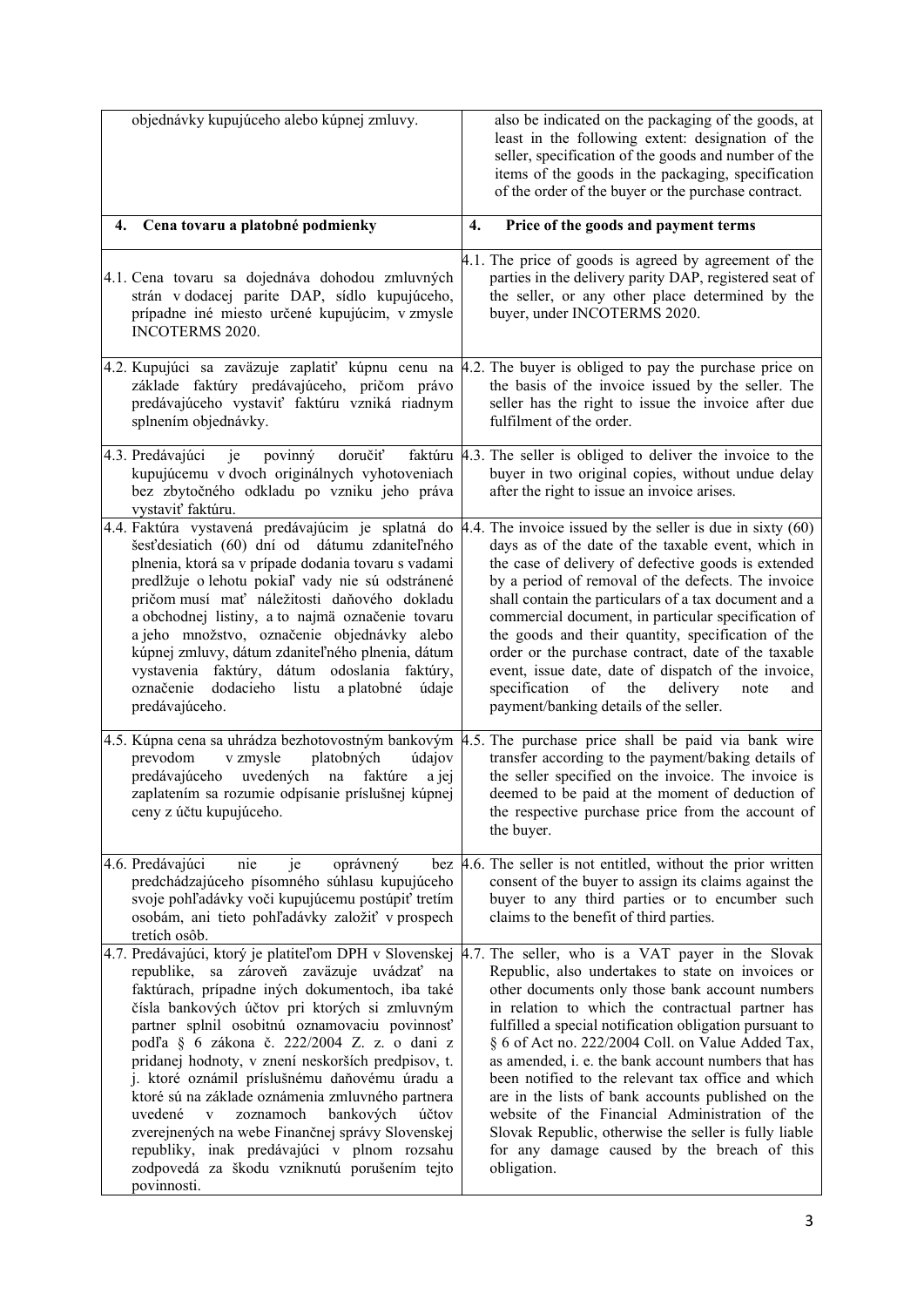| 5. | Poistenie zodpovednosti                                                                                                                                                                                                                                                                                                                                                                                                                                                                                                   | 5.<br><b>Liability Insurance</b>                                                                                                                                                                                                                                                                                                                                                                                                                                                                                                                                                                                      |
|----|---------------------------------------------------------------------------------------------------------------------------------------------------------------------------------------------------------------------------------------------------------------------------------------------------------------------------------------------------------------------------------------------------------------------------------------------------------------------------------------------------------------------------|-----------------------------------------------------------------------------------------------------------------------------------------------------------------------------------------------------------------------------------------------------------------------------------------------------------------------------------------------------------------------------------------------------------------------------------------------------------------------------------------------------------------------------------------------------------------------------------------------------------------------|
|    | 5.1. Predávajúci sa zaväzuje zabezpečiť a predložiť<br>kupujúcemu najneskôr ku dňu nadobudnutia<br>účinnosti kúpnej zmluvy doklad preukazujúci, že<br>predávajúci ma riadne uzatvorenú poistnú zmluvu<br>o poistení zodpovednosti za škodu a poistenie<br>zodpovednosti za tovar. Tieto poistné zmluvy je<br>povinný udržiavať v platnosti až do vysporiadania<br>všetkých nárokov a práv z uzatvorenej kúpnej<br>zmluvy.                                                                                                 | 5.1. The seller is obliged to ensure and submit the buyer<br>with a document proving the fact that the seller has<br>duly entered into an insurance contract for liability<br>insurance and liability insurance for the goods no<br>later than the effective date of the purchase<br>contract. The seller is obliged to maintain these<br>contracts for insurance in force until the moment of<br>settlement of all claims and rights from the<br>purchase contract.                                                                                                                                                  |
| 6. | Požiadavky na kvalitu a zodpovednosť za<br>vady                                                                                                                                                                                                                                                                                                                                                                                                                                                                           | Quality requirements and liability for defects<br>6.                                                                                                                                                                                                                                                                                                                                                                                                                                                                                                                                                                  |
|    | 6.1. Predávajúci je povinný dodať tovar v množstve,<br>kvalite a prevedení určenom týmito VOP a kúpnou<br>zmluvou, a tovar na prepravu zabezpečiť v súlade<br>s týmito VOP a kúpnou zmluvou.                                                                                                                                                                                                                                                                                                                              | 6.1. The seller is obliged to deliver the goods in the<br>quantity, quality and execution specified by these<br>GTC and the purchase contract and to secure the<br>goods for their transportation in compliance with<br>these GTC and the purchase contract.                                                                                                                                                                                                                                                                                                                                                          |
|    | príslušnými právnymi predpismi a/alebo v prípade<br>porušenia povinností predávajúcim tak, ako sú<br>uvedené v tomto článku VOP.                                                                                                                                                                                                                                                                                                                                                                                          | 6.2. Tovar má vady v prípadoch ako sú upravené 6.2. The goods are defective in cases specified by the<br>respective laws and/or in case of breach of<br>obligations as set out in this article of GTC by the<br>seller.                                                                                                                                                                                                                                                                                                                                                                                               |
|    | 6.3. Všetky odchýlky od technických a ďalších 6.3. Any deviations<br>špecifikácií výrobku a schválených referenčných<br>vzoriek sú považované za nezhodu, a predávajúci<br>informovaný<br>bude<br>nich<br>bezodkladne<br>$\mathbf{o}$<br>reklamáciou. Reklamáciou<br>rozumie<br>sa<br>tiež<br>nezhoda, ktorá má za následok náhradu pôvodného<br>tovaru predávajúceho. Náhradou pôvodného tovaru<br>sa rozumejú tiež nasledujúce spôsoby : Výmena<br>tovaru, triedenie, oprava,<br>finančná náhrada,<br>náhradná dodávka. | from technical<br>other<br>and<br>specifications of the product and approved<br>reference samples are deemed to be a non-<br>conformity and the seller will be immediately<br>informed about them without via claim. The claim<br>also refers to non-conformity, which results into the<br>replacement of the original goods of the seller.<br>Replacement of the original goods is also meant the<br>following: exchange of goods, sorting, repair,<br>financial compensation, alternative supply.                                                                                                                   |
|    | reklamácie odoslať kupujúcemu informáciu o<br>okamžitých opatreniach formou 8D reportu<br>(minimálne do bodu 3) vo formulári kupujúceho.<br>Ďalší postup vybavenia reklamácie bude určený<br>v závislosti od konkrétnej situácie, pričom musí<br>zrejmá<br>snaha<br>čo najrýchlejšiu<br>byť<br>$\overline{\mathbf{o}}$<br>a<br>najefektívnejšiu<br>nápravu<br>nezhody<br>ZO<br>strany<br>predávajúceho, vrátane stanovenia nápravných<br>opatrení.                                                                        | 6.4. Predávajúci je povinný do 24 hodín od prijatia 6.4. The seller is obliged, within 24 hours as of the<br>receipt of the claim to send to the buyer information<br>about immediate measures in the form of an 8D<br>report (at least up to the point 3) in the buyer's<br>formulae. Further procedure of processing of the<br>claim will be determined depending on the specific<br>situation, but at the same time there must be an<br>apparent effort to rectify the non-conformity as<br>quickly and as effectively as possible by the seller,<br>including determination of the measures for<br>rectification. |
|    | predávajúci uhradiť kupujúcemu finančnou formou<br>náklady spojené s administráciou reklamácie vo<br>výške 100,- $\epsilon$ .                                                                                                                                                                                                                                                                                                                                                                                             | $6.5$ . V prípade oprávnenosti reklamácie je povinný $6.5$ . In the case of an admissible claim the seller is<br>obliged to pay to the buyer in a monetary form a<br>reimbursement of costs related to the administration<br>of the claim in the amount of 100, $-\epsilon$ .                                                                                                                                                                                                                                                                                                                                         |
|    | obchodné prípady špecifikovať úroveň systému<br>manažovania<br>predávajúceho<br>v úrovniach:<br>"Zavedený systém v zmysle ISO 9001", "Zavedený<br>a certifikovaný systém min. v zmysle ISO 9001",<br>alebo "Certifikovaný IMS". V prípade špecifických<br>požiadaviek kupujúceho na certifikovaný systém<br>manažovania, je predávajúci povinný bez vyzvania                                                                                                                                                              | 6.6. Kupujúci si vyhradzuje právo pre konkrétne 6.6. The buyer reserves the right for specific business<br>matters to specify the level of system management<br>of<br>the<br>seller<br>in<br>the<br>following<br>levels:<br>"Implementation of the system in accordance with<br>ISO 9001", "The implemented and certified system<br>at least according to ISO 9001"or "Certified IMS".<br>In case of specific buyer's requirements on a<br>certified system management, the seller is obliged                                                                                                                         |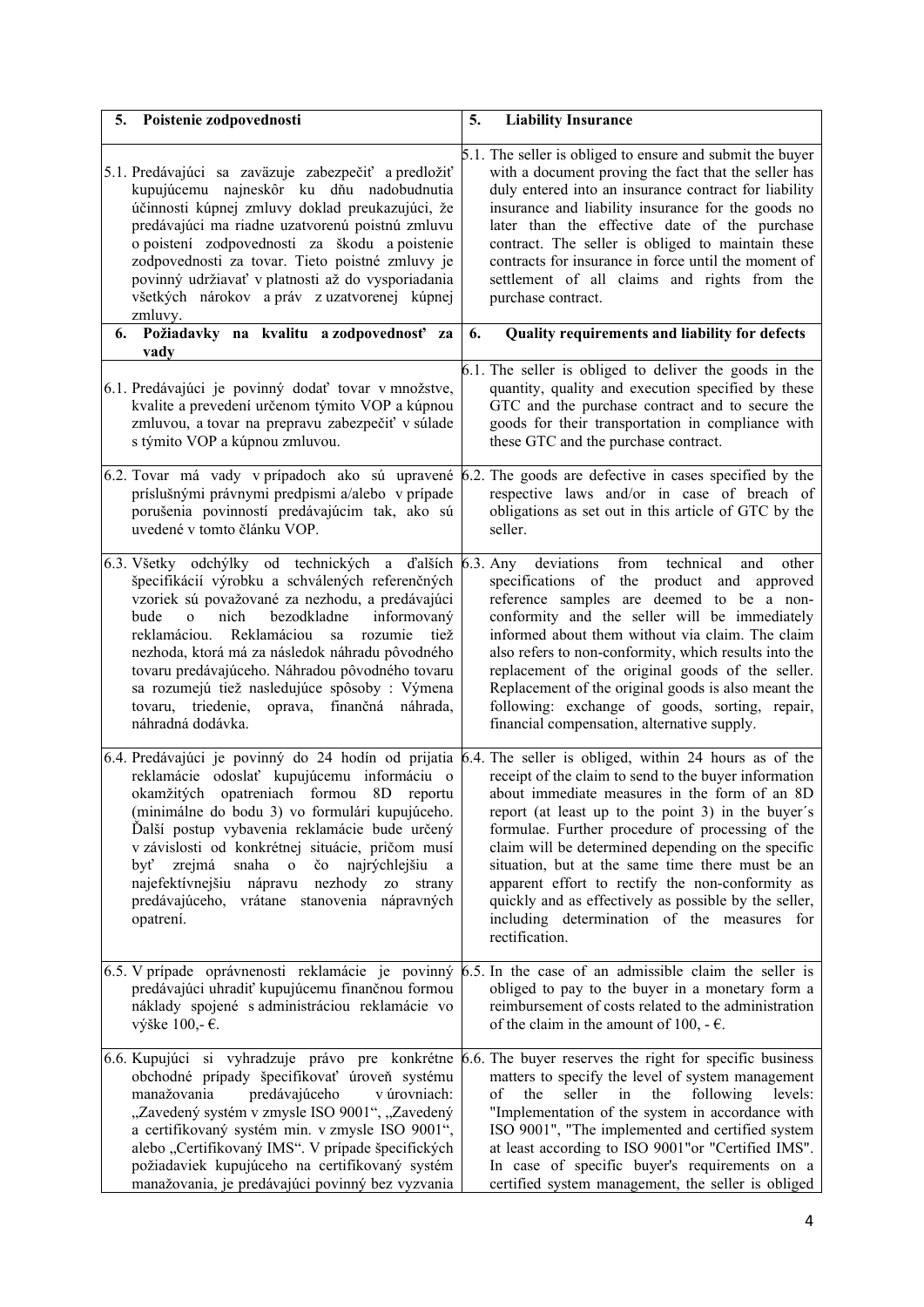| do 3 mesiacov od skončenia platnosti certifikátu<br>zaslať certifikát nový, resp. informovať o zmene<br>statusu. Predávajúci je zároveň povinný zaistiť<br>výrobu a dodanie tovaru tak, aby jeho kvalita<br>a vlastnosti plne zodpovedali príslušnej, oboma<br>zmluvnými<br>stranami<br>schválenej<br>technickej<br>dokumentácii, právnym predpisom, technickým<br>normám, legislatíve a normám k bezpečnosti a<br>kvality, o čom je povinný viesť evidenciu a na<br>predložiť<br>požiadanie<br>k nahliadnutiu<br>ju<br>kupujúcemu.<br>V zmysle ISO 9001:2015 je predávajúci zároveň<br>za kompetentnosti a kvalifikáciu<br>zodpovedný<br>svojho personálu, aj personálu svojich extrerných<br>dodávateľov tovarov a služieb.                                                                                                                                        | without any specific request and within three<br>months as of the expiry of the validity of the<br>certificate to send a new certificate, eventually,<br>inform about the change in status. At the same time<br>the seller is obliged to ensure the production and<br>supply of the goods, so that the quality and its<br>nature are fully in compliance with the applicable<br>and mutually approved technical documentation,<br>legal regulations, technical standards, legislation<br>and standards for safety and quality about which is<br>the seller required to keep records and upon the<br>request submit it for inspection to the buyer.<br>In accordance with ISO 9001:2015, the seller is<br>also responsible for competence and qualification<br>of his staff and his external suppliers of goods and<br>services.                                                                                                                                                                                                  |
|----------------------------------------------------------------------------------------------------------------------------------------------------------------------------------------------------------------------------------------------------------------------------------------------------------------------------------------------------------------------------------------------------------------------------------------------------------------------------------------------------------------------------------------------------------------------------------------------------------------------------------------------------------------------------------------------------------------------------------------------------------------------------------------------------------------------------------------------------------------------|----------------------------------------------------------------------------------------------------------------------------------------------------------------------------------------------------------------------------------------------------------------------------------------------------------------------------------------------------------------------------------------------------------------------------------------------------------------------------------------------------------------------------------------------------------------------------------------------------------------------------------------------------------------------------------------------------------------------------------------------------------------------------------------------------------------------------------------------------------------------------------------------------------------------------------------------------------------------------------------------------------------------------------|
| 6.7. Predávajúci je povinný informovať oprávnených<br>zástupcov na strane kupujúceho o zmenách vo<br>výrobnom procese a/alebo o nových použitých<br>surovinách, a to pred uskutočnením takejto zmeny,<br>a následne dohodnúť ďalší postup, ktorým môže<br>$byt$ :<br>- nové vzorkovanie<br>- preskúmanie dokumentácie<br>- sprísnená výstupná kontrola u predávajúceho na<br>obmedzené obdobie<br>- iný dohodnutý postup (napr. uvoľnenie výroby u<br>predávajúceho)<br>Všetky dodávky po vykonaní zmeny musia byť<br>označené podľa dohody s oprávnenými zástupcami<br>kupujúceho.                                                                                                                                                                                                                                                                                  | 6.7. The seller is obliged to inform the authorized<br>representatives of the buyer about changes in the<br>production process and/or newly used raw<br>materials, prior to effecting such change, and<br>subsequently agree on further procedure which may<br>comprise:<br>- new sampling<br>- examination of the documentation<br>- more rigid final inspection at the seller for a<br>limited period<br>- other agreed procedures (e.g. loosening of the<br>production by the seller)<br>After the change all deliveries must be designated<br>in agreement with the authorized representatives of<br>the buyer.                                                                                                                                                                                                                                                                                                                                                                                                              |
| v prípade, ak je záruka a jej trvanie písomne<br>dohodnuté medzi zmluvnými stranami. Týmto<br>ustanovením nie je dotknuté uplatnenie záruky,<br>ktoré vyplýva priamo zo zákona.                                                                                                                                                                                                                                                                                                                                                                                                                                                                                                                                                                                                                                                                                      | 6.8. Predávajúci poskytuje na tovar záruku iba 6.8. The seller provides a warranty on the goods only if<br>the warranty and its duration are agreed in writing<br>between the contracting parties. This provision is<br>without prejudice to the application of the statutory<br>warranty that applies directly from the applicable<br>law.                                                                                                                                                                                                                                                                                                                                                                                                                                                                                                                                                                                                                                                                                      |
| 6.9. Dodané množstvo je možné reklamovať do<br>pätnástich (15) dní od prevzatia tovaru kupujúcim.<br>Vady, a z nich vyplývajúce nároky ako aj zo<br>záruky<br>kupujúci<br>povinný<br>uplatniť<br>je<br>u predávajúceho písomne, a to bez zbytočného<br>odkladu po ich zistení. Predávajúci je povinný bez<br>zbytočného odkladu na svoje náklady dodať<br>kupujúcemu tovar bez vád a/alebo chýbajúci tovar,<br>a/alebo tovar opraviť. Lehota, v ktorej bude<br>reklamovaný tovar posudzovaný nesmie prekročiť<br>desať (10) dní odo dňa uplatnenia reklamácie,<br>v ktorej je predávajúci povinný predložiť písomné<br>stanovisko o oprávnenosti reklamácie kupujúcemu.<br>Po márnom uplynutí tejto lehoty má kupujúci<br>právo od kúpnej zmluvy odstúpiť a odoslať tovar<br>predávajúcemu, a to na jeho náklady.<br>6.10. Predávajúci musí mať v priebehu výrobného | 6.9. The claim with respect to the quantity may be made<br>within fifteen (15) days as of the receipt of goods<br>by the buyer. Defects and claims arising therefrom<br>as well from the warranty have to be made in<br>writing by the buyer and submitted to the seller,<br>without undue delay after their detection. The seller<br>is obliged, without undue delay, and at its own<br>costs to deliver to the buyer the goods without any<br>defects and/or the missing goods, and/or to repair<br>the goods. The period within which the claim<br>regarding the goods will be assessed must not<br>exceed ten (10) days from the date of the<br>submission of the claim, during which the seller is<br>obliged to submit the buyer with a written opinion<br>on the justifiability of the claim. After futile expiry<br>of that period, the buyer is entitled to withdraw<br>from the contract and send the goods to the seller,<br>at the expense of the seller.<br>6.10. The seller shall be obliged during the production |
| procesu zavedený systém kontrol a preventívnych                                                                                                                                                                                                                                                                                                                                                                                                                                                                                                                                                                                                                                                                                                                                                                                                                      | process to implement a system of checks and                                                                                                                                                                                                                                                                                                                                                                                                                                                                                                                                                                                                                                                                                                                                                                                                                                                                                                                                                                                      |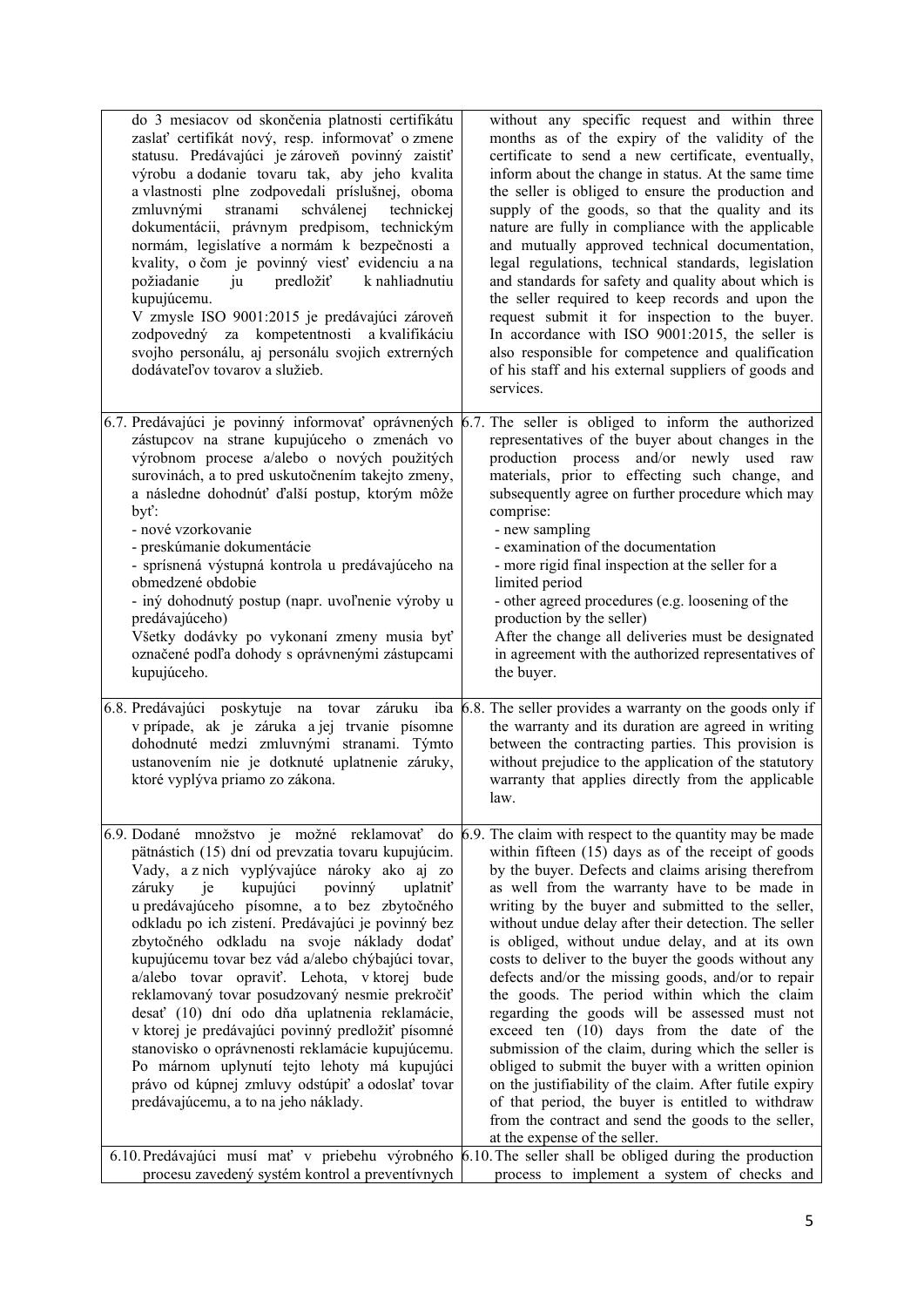| opatrení, od kontroly vstupných materiálov až po<br>expedíciu hotových výrobkov. Cieľom týchto<br>preventívnych opatrení a kontrol je dodávanie<br>bez nezhôd, o čom je predávajúci povinný viesť<br>preukázateľnú evidenciu a archivovať ju.                                                                                                                                                                                                                                                                                                                                                                                                                                                                                                                                                                                               | preventive measures, from the inspection of<br>incoming materials up to shipping of the finished<br>products. The aim of these preventive measures<br>and checks is supply of the goods that are free of<br>any non-conformity, about which is the seller<br>obliged to keep demonstrable records and to<br>archive it.                                                                                                                                                                                                                                                                                                                                                                                                                                                                                                                                                                                                                                              |
|---------------------------------------------------------------------------------------------------------------------------------------------------------------------------------------------------------------------------------------------------------------------------------------------------------------------------------------------------------------------------------------------------------------------------------------------------------------------------------------------------------------------------------------------------------------------------------------------------------------------------------------------------------------------------------------------------------------------------------------------------------------------------------------------------------------------------------------------|----------------------------------------------------------------------------------------------------------------------------------------------------------------------------------------------------------------------------------------------------------------------------------------------------------------------------------------------------------------------------------------------------------------------------------------------------------------------------------------------------------------------------------------------------------------------------------------------------------------------------------------------------------------------------------------------------------------------------------------------------------------------------------------------------------------------------------------------------------------------------------------------------------------------------------------------------------------------|
| 6.11. Predávajúci je povinný dodať s tovarom na<br>žiadosť kupujúceho osvedčenie o kvalite, ktorým<br>potvrdzuje, že tovar zodpovedá schválenej<br>technickej dokumentácii a spĺňa požiadavky<br>príslušných technických<br>predpisov,<br>a že<br>predávajúci dodržal postup pri posudzovaní ich<br>zhody. Predávajúci je ďalej povinný dodať<br>žiadosť<br>kupujúceho<br>s tovarom<br>kópie<br>na<br>príslušných prehlásení o zhode.<br>Za účelom<br>overenia kvality zodpovedajúcej potrebám<br>kupujúceho je predávajúci povinný umožniť<br>auditu,<br>a to<br>v celom<br>rozsahu.<br>vykonanie<br>Predávajúci zároveň súhlasí s tým, že tovar môže<br>byť podrobený štátnemu overovaniu kvality<br>v zmysle normy AQAP 2110.<br>6.12. Predávajúci zodpovedá za to, že tovar, ani jeho<br>súčasti neporušujú priemyselné a obdobné práva | 6.11. The seller is obliged upon the request of the buyer<br>to deliver with the goods a quality certificate<br>attesting that the goods comply with the approved<br>technical documentation and compliance with the<br>applicable technical regulations, and that the seller<br>has complied with the procedure when assessing<br>its conformity. The seller is further obliged upon<br>the request of the buyer to deliver with the goods<br>copies of applicable declarations of conformity.<br>For the purposes of verification of the quality that<br>the buyer requests and needs the seller is obliged<br>to enable the buyer to carry out an execution of the<br>audit in the whole extent, and at the same time the<br>seller agrees that the goods may be subject to<br>state's quality inspection according to AQAP 2110<br>standard.<br>6.12. The seller is liable for the fact that the goods or<br>their parts do not infringe industrial property and |
| tretích osôb. Predávajúci je povinný písomne<br>informovať kupujúceho o využití vlastných<br>priemyselných práv na tovar avšak ani vlastné ani<br>licenčné priemyselné práva nesmú vylúčiť či inak<br>obmedziť ďalšie použitie či predaj kupujúcim.                                                                                                                                                                                                                                                                                                                                                                                                                                                                                                                                                                                         | similar rights of the third parties. The seller is<br>obliged to inform the buyer in writing about the<br>use of its own industrial rights in the goods,<br>however, neither own nor licensed industrial<br>property rights may not exclude or otherwise<br>restrict further use or sale of the goods by the<br>buyer.                                                                                                                                                                                                                                                                                                                                                                                                                                                                                                                                                                                                                                               |
| dodávok<br>základe<br>tovarov<br>a služieb<br>predávajúceho, tieto môžu byť predmetom<br>priebežného hodnotenia zo strany kupujúceho<br>s dopadom na zaradenie do ďalších projektov,<br>a to najmä s ohľadom na:<br>dodávateľskú spoľahlivosť (dodržiavanie<br>termínov/množstiev)<br>- obchodnú spoluprácu (cenová úroveň, flexibilita,<br>reakčný čas, )<br>- systém manažérstva kvality (úroveň certifikácie)<br>- kvalitu dodávok a manažment reklamácií                                                                                                                                                                                                                                                                                                                                                                                | 6.13. Predávajúci berie na vedomie a súhlasí, že na 6.13. The seller acknowledges and agrees that, on the<br>basis of the supply of goods and services of the<br>seller, these goods and services may be subject to<br>the continuous evaluation by the buyer with an<br>impact on the inclusion into other projects,<br>particularly with regard to:<br>supply reliability (adherence to deadlines/<br>quantities)<br>- business cooperation (price level, flexibility,<br>reaction time, )<br>- quality management system (certification level)<br>- quality of the supplies and management of claims                                                                                                                                                                                                                                                                                                                                                              |
| 7.<br>Vyššia moc                                                                                                                                                                                                                                                                                                                                                                                                                                                                                                                                                                                                                                                                                                                                                                                                                            | 7.<br>Force majeure<br>7.1. The parties are not liable for the delay in the                                                                                                                                                                                                                                                                                                                                                                                                                                                                                                                                                                                                                                                                                                                                                                                                                                                                                          |
| 7.1. Zmluvné strany nezodpovedajú za omeškanie<br>s plnením svojich záväzkov pokiaľ je toto<br>omeškanie spôsobené okolnosťami mimo sféry<br>vplyvu tej zmluvnej strany, ktorá je v omeškaní,<br>a to najmä požiar, búrka, povodeň, zemetrasenie,<br>výbuch, havária, vojna, teroristický čin, sabotáž,<br>epidémia,<br>karanténe<br>obmedzenia,<br>embarga,<br>prírodné katastrofy, oheň, silné mrazy, výskyt<br>nákazlivých chorôb, vojnový stav, občianske<br>nepokoje, mobilizácia, blokáda, generálny štrajk,<br>resp. úradné alebo štátne opatrenia, ktoré<br>účastníci nemôžu odstrániť,<br>ani ovplyvniť                                                                                                                                                                                                                            | fulfilment of their obligations if the delay is caused<br>by circumstances outside the control of the party<br>that is in delay, in particular by fire, storm, flood,<br>earthquake, explosion, accident, war, terrorist acts,<br>epidemics,<br>quarantine<br>sabotage,<br>restrictions,<br>embargoes, natural disasters, fire, severe frosts,<br>incidence of infectious diseases, state of war, civil<br>unrest, mobilization, blockade, general strike, or<br>official or public measures which participants<br>cannot remove nor influence etc The party which<br>claims these circumstances is without undue delay<br>obliged to notify in writing the other party on the                                                                                                                                                                                                                                                                                       |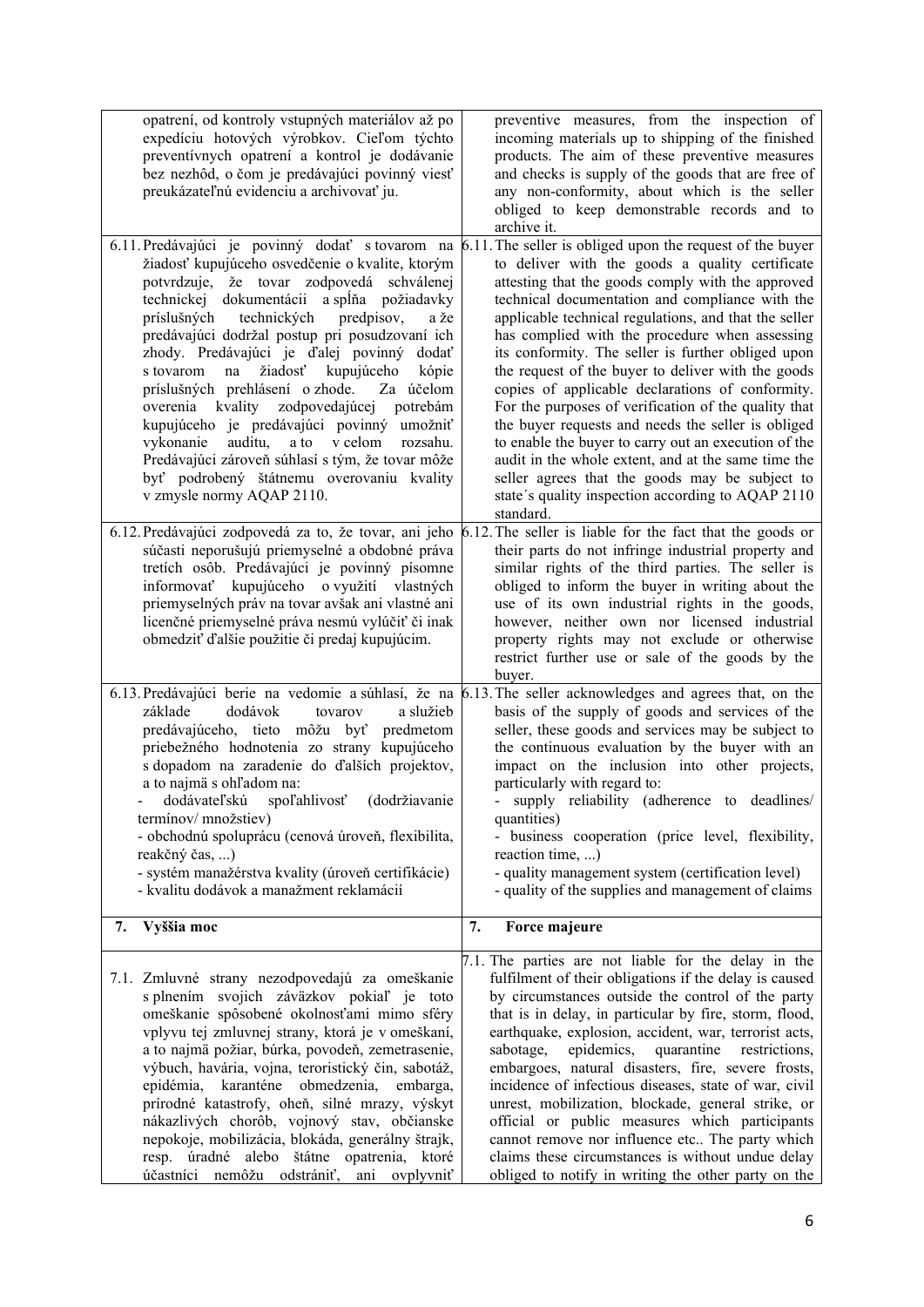|      | a podobne. Zmluvná strana, ktorá sa na tieto<br>okolnosti odvoláva je povinná bez zbytočného<br>odkladu písomne upovedomiť druhú zmluvnú<br>stranu o vzniku týchto okolností a pokiaľ tieto<br>okolnosti trvajú bez prerušenia viac ako tri (3)<br>mesiace, je druhá zmluvná strana oprávnená<br>odstúpiť od kúpnej zmluvy.                                                                     |    | occurrence of these circumstances and when these<br>circumstances last without interruption for more<br>than three (3) months, the other party shall be<br>entitled to withdraw from the purchase contract.                                                                                                                   |
|------|-------------------------------------------------------------------------------------------------------------------------------------------------------------------------------------------------------------------------------------------------------------------------------------------------------------------------------------------------------------------------------------------------|----|-------------------------------------------------------------------------------------------------------------------------------------------------------------------------------------------------------------------------------------------------------------------------------------------------------------------------------|
| 8.   | Sankcie                                                                                                                                                                                                                                                                                                                                                                                         | 8. | <b>Penalties</b>                                                                                                                                                                                                                                                                                                              |
|      | 8.1. V prípade ak sa kupujúci dostane do omeškania<br>s úhradou kúpnej ceny, má právo predávajúci<br>požadovať od kupujúceho zaplatenie zákonného<br>úroku z omeškania.                                                                                                                                                                                                                         |    | 8.1. In case the buyer is in delay with payment of the<br>purchase price, the seller has the right to demand a<br>payment of the delay interest at the rate set by<br>applicable laws.                                                                                                                                        |
| 8.2. | predávajúci<br>V prípade<br>ak<br>${\bf sa}$<br>dostane<br>do<br>omeškania s dodaním tovaru kupujúcemu je<br>povinný zaplatiť kupujúcemu zmluvnú pokutu vo<br>výške 0,05 % z kúpnej ceny denne, za každý deň<br>omeškania.                                                                                                                                                                      |    | 8.2. In case the seller is in delay with the delivery of the<br>goods to the buyer, the seller is obliged to pay to<br>the buyer a contractual penalty at the rate of 0.05%<br>of the purchase price daily, per each day of delay.                                                                                            |
|      | 8.3. Ustanovenia o úroku z omeškania a zmluvnej<br>pokute nemajú vplyv na prípadnú povinnosť<br>náhrady spôsobenej škody kupujúcemu, ktorá je<br>samostatným nárokom.                                                                                                                                                                                                                           |    | 8.3. The provisions on delay interest and contractual<br>penalty shall be without prejudice to any obligation<br>to compensate the damage caused to the buyer,<br>which is a separate claim.                                                                                                                                  |
| 9.   | Ochrana osobných údajov                                                                                                                                                                                                                                                                                                                                                                         | 9. | Protection of personal data                                                                                                                                                                                                                                                                                                   |
|      | 9.1. V rozsahu v akom zmluvný vzťah medzi 9.1. To the extent to which the contractual relationship<br>kupujúcim<br>predávajúcim<br>predpokladá<br>$\rm{a}$<br>spracúvanie osobných údajov kupujúci oznamuje<br>skutočnosti predávajúcemu<br>nasledovné<br>a<br>dotknutým osobám (t. j. osobám ktorých osobné<br>údaje môžu byť spracúvané):                                                     |    | assumes processing of personal data, the buyer<br>hereby notifies the seller and the data subjects (i.e.<br>to persons whose personal data may be processed)<br>of the following:                                                                                                                                             |
|      | 9.2. identifikačné údaje prevádzkovateľa<br>(t.<br>kupujúceho) sú uvedené na prvej strane VOP;                                                                                                                                                                                                                                                                                                  |    | j. 9.2. The identification data of the controller (i.e. the<br>buyer) are stated on the first page of GTC;                                                                                                                                                                                                                    |
|      | 9.3. účel a právny základ spracúvania osobných 9.3 the purpose and legal basis for personal data<br>údajov: výkon práv a povinností zo zmluvného<br>plnenie<br>súvisiacich<br>vzťahu,<br>zákonných<br>povinností, oprávnený záujem prevádzkovateľa.                                                                                                                                             |    | processing: performance of rights and obligations<br>arising from the contractual relationship, fulfilment<br>of related legal obligations, legitimate interest of<br>the controller;                                                                                                                                         |
|      | 9.4. rozsah osobných údajov: osobné údaje uvedené v<br>zmluve uzatvorenej medzi prevádzkovateľom a<br>partnerom,<br>napríklad<br>zmluvným<br>meno,<br>trvalé bydlisko<br>priezvisko,<br>titul,<br>(miesto<br>podnikania), emailová adresa, telefónne číslo,<br>číslo bankového účtu, podpis, pracovná pozícia;                                                                                  |    | 9.4. scope of personal data: personal data specified in<br>the contract concluded between the controller and<br>the contractual party, for example name, surname,<br>title, permanent residence (place of business), e-<br>mail address, telephone number, bank account<br>number, signature, job position;                   |
|      | 9.5. poskytnutie osobných údajov je nevyhnutné za 9.5. the provision of personal data is necessary to enter<br>účelom uzatvorenia a plnenia zmluvy a<br>súvisiacich zákonných povinností.                                                                                                                                                                                                       |    | into the contract and fulfil the contractual and<br>related legal obligations.                                                                                                                                                                                                                                                |
|      | 9.6. okruh príjemcov, u ktorých sa predpokladá, že im $\beta$ .6. the group of recipients to whom it is expected the<br>budú osobné údaje poskytnuté/sprístupnené:<br>spoločnosti patriace do skupiny MSM GROUP.,<br>audítori, daňoví a právni poradcovia<br>a iné<br>subjekty, ktorým osobné údaje musia byť<br>poskytnuté na účely riadneho plnenia práv<br>a povinností zo zmluvného vzťahu; |    | personal data will be provided / made available:<br>companies belonging into the MSM GROUP,<br>auditors, tax and legal advisors and other entities to<br>which personal data must be provided for the<br>purposes of proper execution of rights, and<br>obligations<br>arising<br>from<br>the<br>contractual<br>relationship; |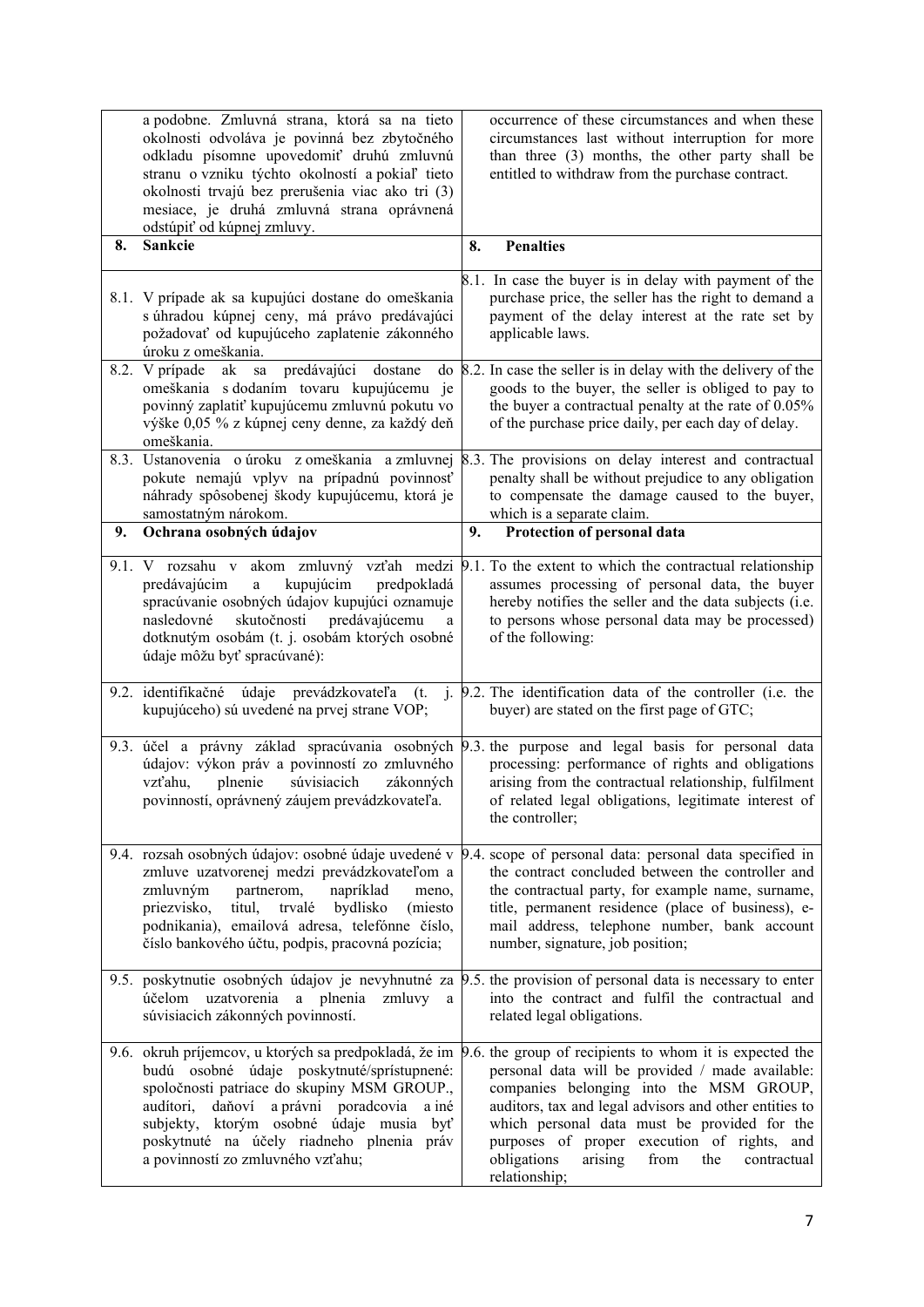| resp. do splnenia práv a povinností vyplývajúcich<br>zo zmluvy;                                                                                                                                                                                                                                                                                                                                                                         | 9.7. doba uchovávania osobných údajov: 10 rokov, 9.7. data retention period: 10 years, respectively until<br>the moment the rights and obligations arising from<br>the contract have been fulfilled;                                                                                                                                                                                                                                                                       |
|-----------------------------------------------------------------------------------------------------------------------------------------------------------------------------------------------------------------------------------------------------------------------------------------------------------------------------------------------------------------------------------------------------------------------------------------|----------------------------------------------------------------------------------------------------------------------------------------------------------------------------------------------------------------------------------------------------------------------------------------------------------------------------------------------------------------------------------------------------------------------------------------------------------------------------|
| 9.8. kontakt na zodpovednú osobu a na uplatnenie<br>dotknutých<br>nižšie,<br>osôb:<br>práv<br>osobneudaje@msmholding.sk                                                                                                                                                                                                                                                                                                                 | 9.8. the contact details of the data protection officer and<br>a point of contact to exercise the rights (specified<br>the<br>below)<br>of<br>data<br>subjects:<br>osobneudaje@msmholding.sk;                                                                                                                                                                                                                                                                              |
| dotknutých osôb: právo<br>9.9. práva<br>k osobným údajom, ich oprave, vymazaniu,<br>právo na obmedzenie spracúvania osobných<br>údajov, právo namietať proti spracúvaniu<br>osobných údajov, právo na prenosnosť osobných<br>údajov, právo podať návrh Úradu na ochranu<br>osobných údajov SR, Hraničná 12, 820 07<br>Bratislava 27, www.uoou.sk, na začatie konania<br>o ochrane osobných údajov                                       | prístupu 9.9 rights of the data subjects: right to access the<br>personal data, to correction of data, deletion of data,<br>right to restrict the processing of personal data,<br>right to object against processing of personal data,<br>right to transfer the personal data, right to file the<br>motion to the Office for Personal Data Protection,<br>Hraničná 12, 820 07 Bratislava 27, www.uoou.sk,<br>right to initiate proceedings on personal data<br>protection. |
| 10. Rozhodovanie sporov                                                                                                                                                                                                                                                                                                                                                                                                                 | 10. Dispute resolution                                                                                                                                                                                                                                                                                                                                                                                                                                                     |
| 10.1. Predávajúci a kupujúci sa dohodli, že všetky<br>vzniknuté z<br>právnych<br>spory,<br>vzťahov<br>vyplývajúcich z objednávok a/alebo zmluvy<br>alebo súvisiacich so zmluvou, vrátane všetkých<br>vedľajších právnych vzťahov, nárokov<br>na<br>vydanie bezdôvodného obohatenia, nárokov na<br>náhradu škody, sporov o platnosť, výklad, zánik                                                                                       | The seller and the buyer hereby agreed that<br>10.1.<br>any dispute arising from the legal relationships<br>established by the orders and/or the contract or<br>relating thereto, including all ancillary legal<br>relationships, claims for unjust enrichment, claims<br>for damages, disputes on validity, interpretation<br>and termination of the contract, shall be<br>determined by the courts of the Slovak Republic.                                               |
| zmluvy budú rozhodované súdmi Slovenskej<br>republiky.                                                                                                                                                                                                                                                                                                                                                                                  |                                                                                                                                                                                                                                                                                                                                                                                                                                                                            |
| 11. Dôvernosť informácii                                                                                                                                                                                                                                                                                                                                                                                                                | Confidentiality<br>11.                                                                                                                                                                                                                                                                                                                                                                                                                                                     |
| 11.1. Pri dodržaní bodu 1 tohto článku v súvislosti so<br>všetkými informáciami, o ktorých sa zmluvné<br>strany dozvedia v rámci zmluvného vzťahu<br>predávajúceho a kupujúceho, a/alebo ktoré sú<br>označené alebo považované ako dôverné, a/alebo<br>sú na základe iných okolností rozpoznateľné ako<br>dôverné a/alebo obchodné tajomstvo sprístupnené<br>kupujúcemu (ďalej len "dôverné informácie"),<br>každá zmluvná strana bude: | 11.1. When ensuring compliance with the point 1 of this<br>article in relation to all information which the<br>parties learn in the course of the contractual<br>relationship between the seller and the buyer,<br>and/or which are identified or treated as<br>confidential, and/or which based<br>other<br>on<br>circumstances is discernible as confidential and/or<br>a trade secret disclosed to the buyer (the<br>"confidential information"), each party shall:     |
| 11.1.1. počas trvania tohto zmluvného vzťahu,<br>ako aj po jeho ukončení, uchovávať v<br>tajnosti a dôvernosti akékoľvek dôverné<br>informácie a pokiaľ to nie je pre účely<br>tohto zmluvného vzťahu - nebude takéto<br>informácie reprodukovať ani poskytovať<br>tretím stranám alebo ich iným spôsobom<br>využívať;                                                                                                                  | 11.1.1 during the duration of this contractual<br>relationship as well as after its termination,<br>maintain in secrecy and confidentiality any<br>confidential information, and if it is not for<br>the purposes of this contractual relationship<br>neither<br>it<br>shall<br>reproduce<br>$\overline{\phantom{0}}$<br>such<br>information nor provide it to third parties or<br>otherwise use it;                                                                       |
| 11.1.2. sprístupňovať dôverné informácie tretím<br>základe<br>stranám<br>iba<br>na<br>predchádzajúceho písomného<br>súhlasu<br>predávajúceho;                                                                                                                                                                                                                                                                                           | 11.1.2 disclose confidential information to third<br>parties only with the prior written consent<br>of the seller;                                                                                                                                                                                                                                                                                                                                                         |

ċ